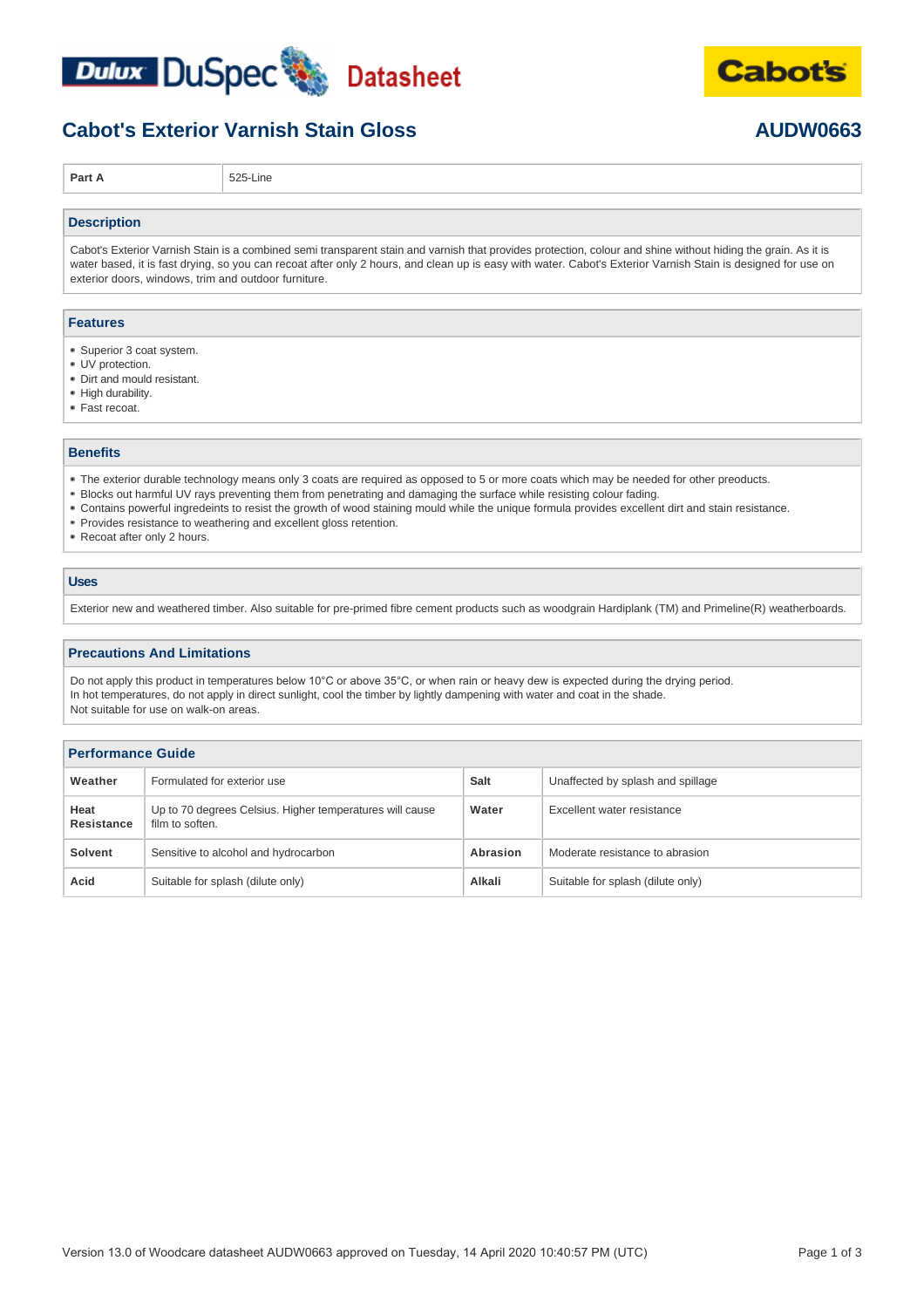# Dulux DuSpec Datasheet



| <b>Typical Properties</b>                                  |                                                                                                                                                                                                                                                                                                                                                                                                                                                               |                    |                                     |             |  |  |  |
|------------------------------------------------------------|---------------------------------------------------------------------------------------------------------------------------------------------------------------------------------------------------------------------------------------------------------------------------------------------------------------------------------------------------------------------------------------------------------------------------------------------------------------|--------------------|-------------------------------------|-------------|--|--|--|
| <b>Gloss Level</b>                                         | Gloss                                                                                                                                                                                                                                                                                                                                                                                                                                                         | Colour             | 3 packaged colours + tinted colours |             |  |  |  |
| <b>Components</b>                                          | $\mathbf{1}$                                                                                                                                                                                                                                                                                                                                                                                                                                                  | Number Of<br>Coats | 3                                   |             |  |  |  |
| <b>Toxicity</b>                                            | Lead free. Dry film is non-toxic and conforms to AS1647,<br>Part 3                                                                                                                                                                                                                                                                                                                                                                                            | V.O.C.<br>Level    | $<$ 75g/L                           |             |  |  |  |
| <b>Touch Dry</b>                                           | 30 minutes                                                                                                                                                                                                                                                                                                                                                                                                                                                    |                    |                                     |             |  |  |  |
| Clean Up                                                   | Water                                                                                                                                                                                                                                                                                                                                                                                                                                                         |                    |                                     |             |  |  |  |
| <b>Application</b><br><b>Method</b>                        | ø<br>Air Spray<br><b>Brush</b>                                                                                                                                                                                                                                                                                                                                                                                                                                |                    |                                     |             |  |  |  |
| Application<br><b>Conditions</b>                           | Solids By Volume<br>37                                                                                                                                                                                                                                                                                                                                                                                                                                        |                    |                                     |             |  |  |  |
|                                                            | Min                                                                                                                                                                                                                                                                                                                                                                                                                                                           |                    | Max                                 | Recommended |  |  |  |
|                                                            | Wet Film Per Coat (microns)<br>Dry Film Per Coat (microns)                                                                                                                                                                                                                                                                                                                                                                                                    |                    |                                     | 84<br>31    |  |  |  |
|                                                            | <b>Recoat Time (min)</b><br>2 hours                                                                                                                                                                                                                                                                                                                                                                                                                           |                    |                                     |             |  |  |  |
|                                                            | Theoretical Spread Rate (m <sup>2</sup> /L)                                                                                                                                                                                                                                                                                                                                                                                                                   |                    |                                     | 12          |  |  |  |
| <b>Typical</b><br><b>Properties</b><br><b>Notes</b>        | <b>SPREADING RATE</b><br>Approximately 12 square metres per litre depending on the porosity and condition of the timber.                                                                                                                                                                                                                                                                                                                                      |                    |                                     |             |  |  |  |
|                                                            | DRYING AND RECOAT TIME<br>All timings quoted at 25C and 50% humidity. Cooler or humid conditions may require longer.                                                                                                                                                                                                                                                                                                                                          |                    |                                     |             |  |  |  |
|                                                            |                                                                                                                                                                                                                                                                                                                                                                                                                                                               |                    |                                     |             |  |  |  |
| <b>Application Guide</b>                                   |                                                                                                                                                                                                                                                                                                                                                                                                                                                               |                    |                                     |             |  |  |  |
| Surface<br>Preparation                                     | • Note: Fill holes and imperfections with a suitable timber putty if required.                                                                                                                                                                                                                                                                                                                                                                                |                    |                                     |             |  |  |  |
|                                                            | <b>BARE TIMBER</b><br>To coat new bare timber immediately, scrub damp timber with Cabot's New Timber Prep, following label instructions. New Timber Prep will<br>draw out tannins and oils quickly from the surface, allowing you to skip the 4-6 weeks weathering process required for new timber.<br>Always follow New Timber Prep with Cabot's Deck Clean following label instructions.                                                                    |                    |                                     |             |  |  |  |
|                                                            | PREVIOUSLY PAINTED OR VARNISHED TIMBER<br>Remove back to bare timber using a paint stripper, or sanding. For exterior surfaces, then clean with Cabot's Deck Clean following label<br>instructions.                                                                                                                                                                                                                                                           |                    |                                     |             |  |  |  |
|                                                            | PREVIOUSLY STAINED AND OILED TIMBER<br>For exterior surfaces, clean with Cabot's Deck Clean following label instructions, then allow timber to fully dry. Test if the surface is ready<br>for coating by sprinkling water on the timber. If the water beads on the surface, repeat the application of Cabot's Deck Clean. If water is<br>absorbed into timber, it is ready for coating. For a more transparent look, sand timber back to bare before coating. |                    |                                     |             |  |  |  |
|                                                            | <b>WEATHERED AND GREY TIMBER</b><br>For best results, sand timber back to fresh substrate. Clean with Cabot's Deck Clean following label instructions.                                                                                                                                                                                                                                                                                                        |                    |                                     |             |  |  |  |
|                                                            | FIBRE CEMENT PRODUCTS SUCH AS HARDIEPLANK(TM)<br>For a timber effect on fibre cement products such as woodgrain HardiePlank(TM) and PrimeLine® Weatherboards, prepare fibre cement<br>boards by cleaning, and then coating with Cabot's Timbercolour in a pastel shade.                                                                                                                                                                                       |                    |                                     |             |  |  |  |
| <b>Application</b><br>Procedure<br>And<br><b>Equipment</b> | • Stir thoroughly with a broad flat paddle before and during use.<br>Apply liberally along the full length of the board including exposed edges and end grain by brush. The initial milky colour helps with even<br>product application, drying to a semi-transparent finish.<br>Apply three coats, allowing a minimum of 2 hours drying between coats.                                                                                                       |                    |                                     |             |  |  |  |
|                                                            | Leave doors and windows ajar while drying to avoid sticking. Avoid surface contact for several days to allow full curing.                                                                                                                                                                                                                                                                                                                                     |                    |                                     |             |  |  |  |
|                                                            | <b>MAINTENANCE</b><br>Regular inspection of all coated surfaces is recommended.<br>When recoating aged Exterior Varnish Stain, if in good condition, lightly sand and clean surfaces, then apply one or more additional coats.<br>If the coating is in poor condition, thoroughly strip off the existing coating and prepare as for new bare timber.                                                                                                          |                    |                                     |             |  |  |  |